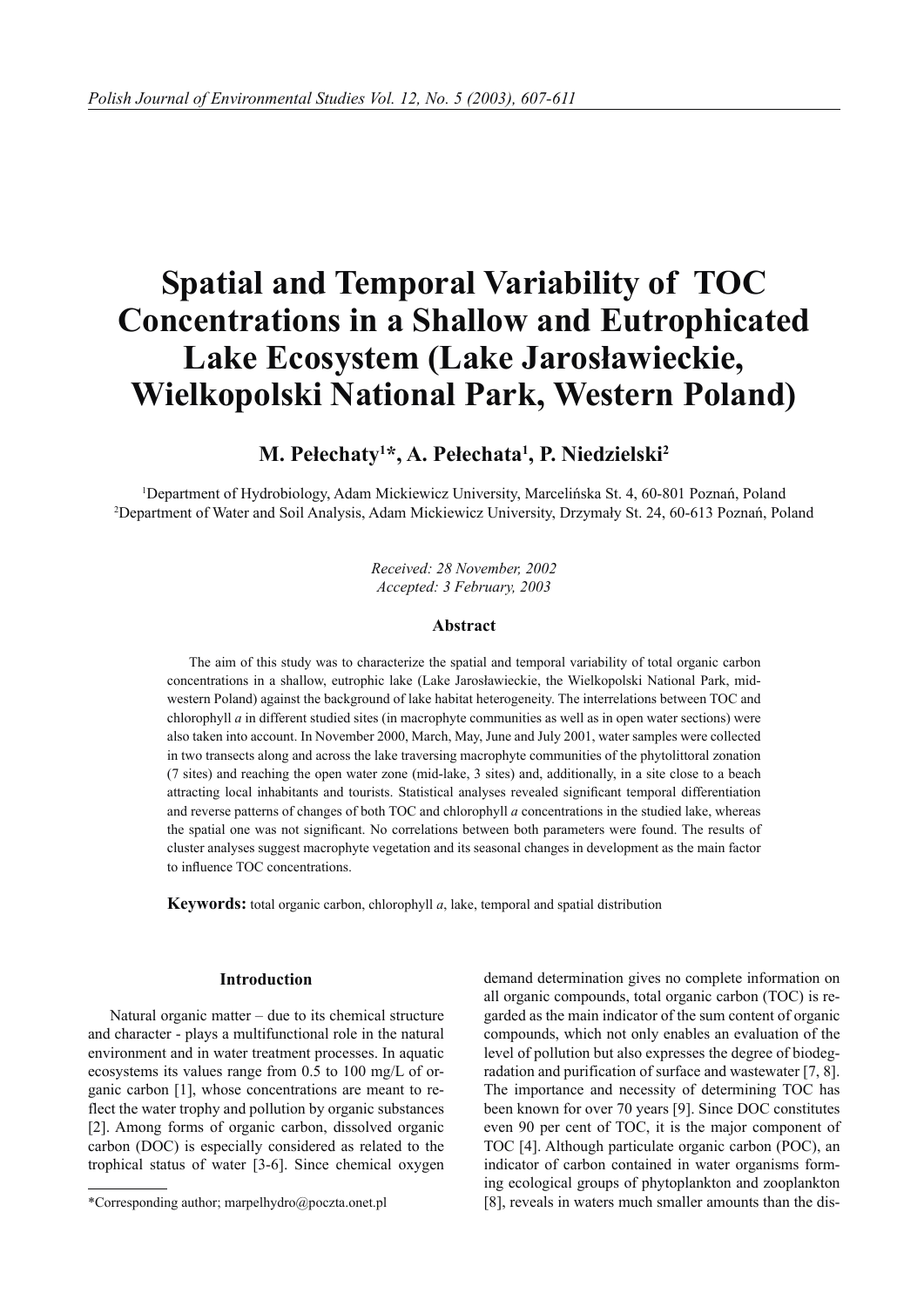solved one, it is more variable (especially temporarily) and results in TOC variability [2, 7, 8].

The determinations of organic carbon were performed in lakes of Wielkopolski National Park (midwestern Poland) and published by Barałkiewicz and Siepak [2, 7]. The diversity within the lake habitat of Lake Jarosławieckie, object of the present study, and two other lakes of WNP resulted in clear spatial distribution of the water and sediment properties [10]. Horizontal variability of phytoplankton, and zooplankton communities was also observed in Lake Jarosławieckie [11, 12].

The aims of the study were to characterize the spatial and temporal variability of total organic carbon concentrations in Lake Jarosławieckie against the background of the lake habitat heterogeneity. The interrelations between TOC and chlorophyll *a* in different studied sites (in macrophyte communities as well as in open water sections) were also taken into account.

#### **Materials and Methods**

Lake Jarosławieckie is located in Wielkopolski National Park in a part of the Rosnowsko-Jarosławiecka tunnel-valley. It is a post-glacial reservoir with no flows, maximum depth of 6.56 m and mean depth of 3.68 m [13].

The lake has an elongated shape and consists of two basins differentiated due to the surface area and depth. The two basins are separated by a wide belt of reeds and nymphaeids. Basin I occupies a smaller area but is deeper and more intensely used for recreational purposes whereas basin II takes a larger area but is shallower and less popular as a recreational site but enjoys more interest among anglers. The pressure from people taking a bath in the studied lake has increased since 1995 when nearby Lake Góreckie was taken under reserve protection and its use for recreation was forbidden. Lake Jarosławieckie is characterized by incomplete stratification with epilimnion and hardly developed thin metalimnion in summer. The lake was classified into the 3rd group of susceptibility to degradation, mainly because of a large area of the catchment of agricultural and forest type (953 ha) with respect to the area of the lake (11.2 ha) [13].

In November 2000, March, May, June and July 2001, water samples were collected in two transects (Fig. 1) along and across the lake traversing macrophyte communities of the phytolittoral zonation (7 sites) and reaching the open water zone (mid-lake, 3 sites). Transect along the lake traversed the following sampling sites (sites numbers: 2-5 and 8-11 on the map, Fig.1):

Basin I (smaller and deeper): *Phragmites australis*  (Cav.) Trin ex Steud. stand *- Nuphar lutea* (L.) Sibth. et Sm. bed *- Nymphaea alba* L. bed *-* mid-lake 1 and in basin II (larger but shallower): mid-lake 2 *-* mid-lake 3 *- Nymphaea alba* bed *– Phragmites australis* stand*.* Transect across the lake (in plant communities separating both basins of the lake under study, site numbers: 6-7, Fig.1) consisted of two sites: *Typha angustifolia* L. stand and *Nymphaea alba* bed.

Additionally, samples were collected in a site close to a beach attracting local inhabitants and tourists (site number: 1, Fig. 1).

Chlorophyll *a* concentrations (corrected for phaeopigments) were determined spectrophotometrically after acetone extraction according to the procedures described in the Polish Norms. The samples of water for TOC analysis were homogenized and stabilized with phosphoric acid to pH<2. The organic carbon content was then determined on an organic carbon analyzer.

Statistical analyses of the data sets based on non-parametrical Kruskal-Wallis H-test and Man-Whitney U-test as well as Spearman correlation by rank as the empirical distribution of frequency was inconsistent with the normal one. Cluster analysis based on Ward's method and Euclidean distance was used and the results were presented in the form of a dendrogram.



Fig. 1. Map of Lake Jarosławieckie with the distribution of the studied sites.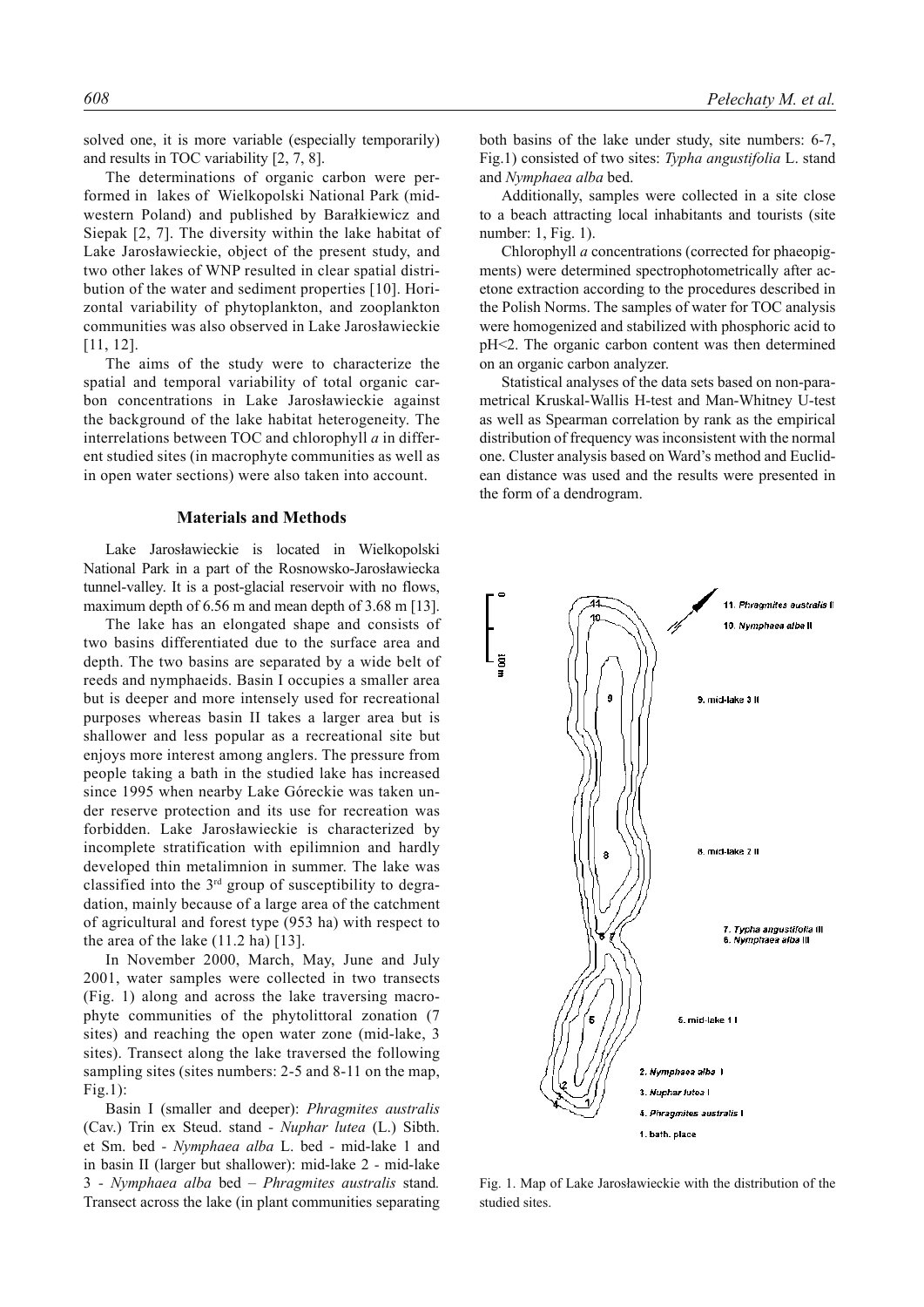## **Results**

## Spatial Variability of TOC and Chlorophyll *a* Concentrations

During the investigation carried out in Lake Jarosławieckie TOC concentrations (regarding all the sampling sites) ranged between 5.0 mg C/L and 38.0 mg C/L, with the arithmetic mean of 12.30 mg C/L (SD =  $6.1$ ,

lower quartile  $= 8.5$ , upper quartile  $= 15.0$ ). The range of chlorophyll *a* concentrations was between 0.9 µg/L and 44.9  $\mu$ g/L, with the arithmetic mean of 13.23  $\mu$ g/L (SD = 12.5, lower quartile = 5.9, upper quartile =  $13.1$ ).

Spatial and temporal variability of TOC and chlorophyll *a* concentrations in Lake Jarosławieckie are presented in Figures 2 and 3, where all the sampling sites are shown separately. In the case of TOC, cluster analysis based on the whole set of data generally produced two



Fig. 2. Spatial and temporal variability of TOC concentrations in particular sampling sites studied in Lake Jarosławieckie. Explanations: bath. place - bathing place, Phragm. I - *Phragmites australis* stand in basin I, Nuphar I - *Nuphar lutea* bed in basin I, Nymphaea I - *Nymphaea alba* bed in basin I, mid-lake 1 I - central part of basin I (the deepest part of Lake Jarosławieckie), mid-lake 2 II and mid-lake 3 II - two sampling points in central part of elongated basin II, Nymphaea II - *Nymphaea alba* bed in basin II, Phragm. II *- Phragmites australis* stand in basin II, Nymphaea III and Typh. ang. III - *Nymphaea alba* bed and *Typha angustifolia* stand separating both basins of Lake Jarosławieckie.



Fig. 3. Spatial and temporal variability of chlorophyll *a* concentrations in particular sampling sites studied in Lake Jarosławieckie. For explanations see Fig. 2.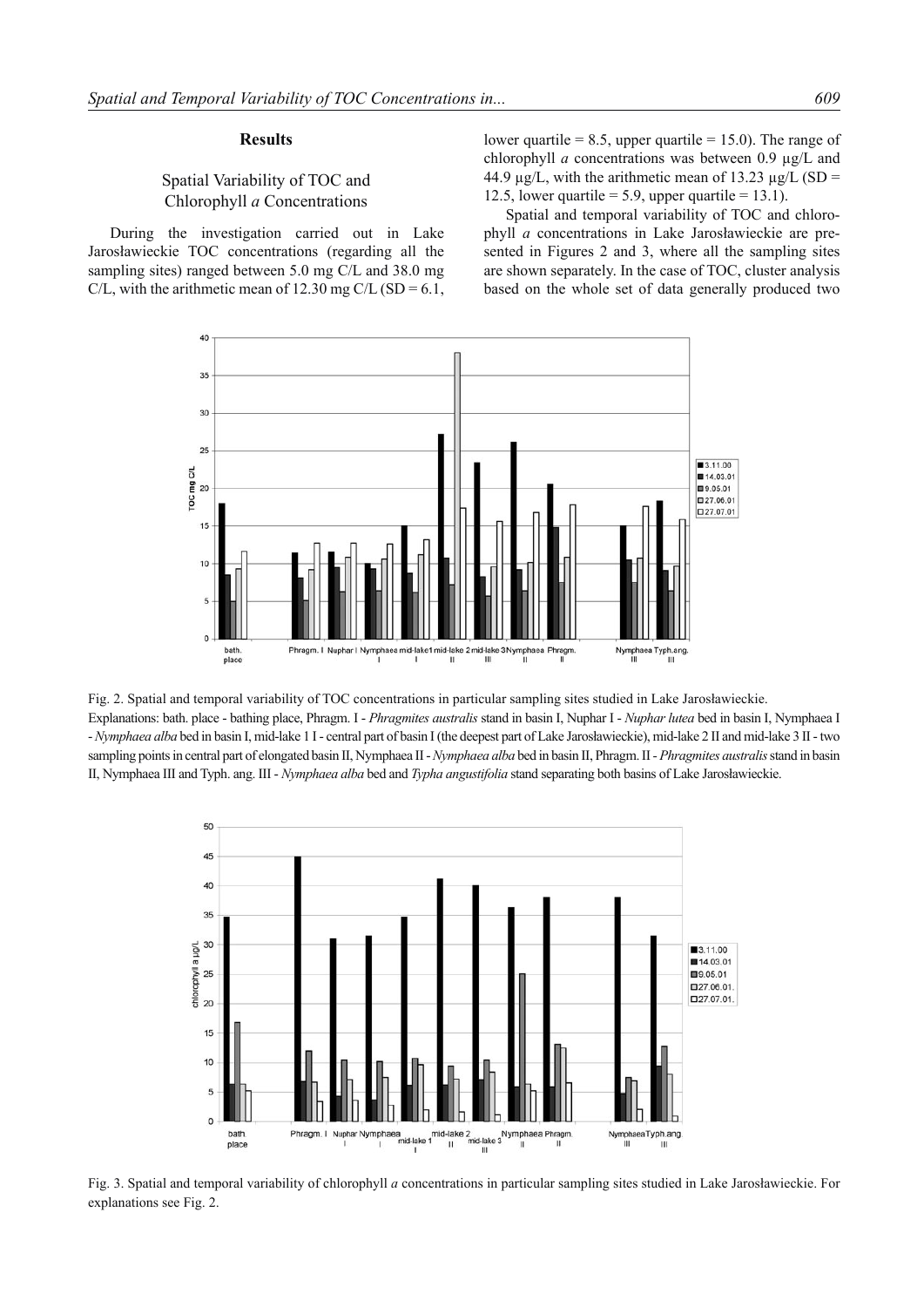

Fig. 4. Result of cluster analysis based on TOC concentrations in particular sampling sites during the study in Lake Jarosławieckie. For explanations see Fig. 2.

groups of sites representing both basins constituting the studied lake (Fig. 4). It is noteworthy that sampling sites localized closely in the lake (especially macrophyte communities) were joined together. The only exception was mid-lake II, separated from the rest of sites. Cluster analysis of chlorophyll *a* concentrations also produced two groups of sites (Fig. 5). However, the dendrogram obtained was inconsistent with the result obtained for TOC.

Although cluster analysis produced groups of sampling sites, neither in the case of TOC nor in the case of chlorophyll *a* Kruskal-Wallis ANOVA by rank (H-test), based on all the values obtained during the study, revealed any statistically significant differences of concentrations among studied sites. Mann-Whitney U-test did not reveal any significant differences between both basins.

## Temporal Variability of TOC and Chlorophyll *a* Concentrations

As far as all the sampling sites in Lake Jarosławieckie are considered altogether, Kruskal-Wallis ANOVA by rank revealed statistically significant temporal differentiation of both TOC [H test  $(4, N = 55) = 42.16743$ , p = 0.0000] and chlorophyll *a* [H test  $(4, N = 55) = 47.77589$ ,  $p = 0.0000$ ] concentrations, this being shown by Figures 6 and 7 (temporal variability in particular sampling sites was presented also in Figures 2 and 3). Both parameters revealed maximum concentrations in November 2000 that were especially expressed by chlorophyll *a* (Fig. 7). The smallest amounts and the narrowest range of values of TOC were observed in May 2001 (Fig. 6). Since that time TOC concentrations increased. Between March and July 2001 chlorophyll *a* concentrations followed quite the opposite pattern of changes to the TOC ones and reached minimum values in July 2001. Although any relationships between both parameters might have been expected, no significant correlations were found (Spearman correlation by rank  $R = -0.0524$ ,  $p = 0.7$ ,  $N = 55$ ) which is in accordance with the results reflected by Figures 4 and 5.



Fig. 5. Result of cluster analysis based on chlorophyll *a* concentrations in particular sampling sites during the study in Lake Jarosławieckie. For explanations see Fig. 2.

#### **Discussion**

A comparison of acquired results to literature data [7] allow us to conclude that the TOC concentrations observed in Lake Jarosławieckie emphasize its eutrophic character with abundant flora and fauna and wealth in nutritive substances. However, most values observed in the studied lake, especially in spring and early summer, were enclosed within the range found in 44 Polish lobelian lakes [4]. Mean value of TOC accounted in this study is similar to that given by Barałkiewicz & Siepak [7] and placed Lake Jarosławieckie in the group of lakes of the smallest amounts of TOC among the lakes investigated by the above-mentioned authors in Wielkopolski National Park.

Due to Polish standards, mean value of chlorophyll *a* corresponded with values typical for the second class of water purity and eutrophic status. Interestingly, most values of chlorophyll *a* observed in Lake Jarosławieckie were enclosed within the range found in the above-mentioned lobelian lakes [4]. Significantly higher chlorophyll *a* concentrations observed in November 2000 might have resulted from the water bloom caused predominantly by *Pseudanabaena catenata* Lauterborn (*Cyanoporokaryota*) [11].

Different patterns of clustering acquired in the present study suggest that both environmental variables, TOC and chlorophyll *a*, are to a significant extent independent. The lack of statistically significant correlations between them seems to confirm such a statement. However, as long as published data are concerned [4], such results as acquired in this study might be considered as rather unexpected. It might suggest that not phytoplankton, meant to force POC and hence TOC [8], is the factor modeling the spatial and temporal pattern of TOC changeability in Lake Jarosławieckie. Since sampling sites in closely located macrophyte patches were clustered together (which means the strongest linkage between them), macrophyte vegetation emerges to be the factor influencing TOC con-